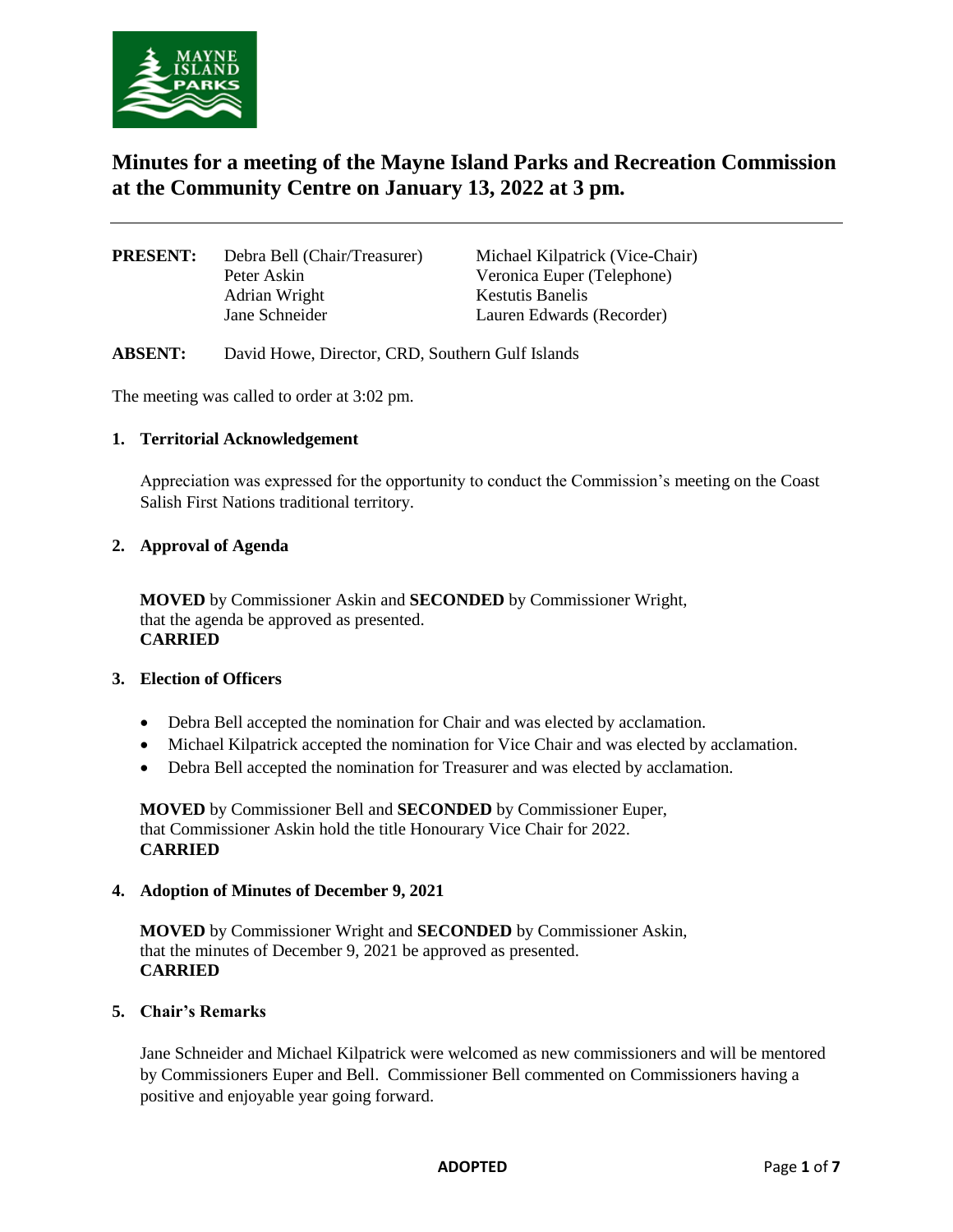# **6. Reports**

6.1. Treasurer's Report

**MOVED** by Commissioner Bell and **SECONDED** by Commissioner Banelis, that the Treasurer's report for the period December 1 to December 31, 2021 be accepted as presented. **CARRIED**

#### 6.2. Administration

- 6.2.1. Follow up Action Report (not covered elsewhere)
	- a) Commissioners Facebook photo Commissioner Schneider will take photo.
	- b) Online Repository for Documents Discussed centralized electronic document storage as well as a generic phone number and email for MIPRC. This issue could be discussed with CRD.

**MOVED** by Commissioner Kilpatrick and **SECONDED** by Commissioner Schneider, that an Information and Technology Committee be formed and look into email access, phone access and general document handling. **CARRIED**

Commissioners Kilpatrick, Banelis and Schneider will be committee members.

- c) Outstanding Issues
	- Commissioner Banelis indicated that he will search out occupational health and safety information; discuss with Lance Shook the memorial plaque notice board for Miners Bay Park; and, investigate and locate Dinner Bay septic system .
	- The Sanitation Committee will discuss the garbage and recycling system for Dinner Bay Park.
	- Commissioners Banelis and Kilpatrick will investigate repairs necessary for the use of the water tank behind the Dinner Bay washrooms.
	- It was reported that CRD are handling the well licenses issue.
- 6.2.2. Update Supplement to the Commissioner's Handbook
	- a) Commissioner responsibilities:
		- Commissioner Askin: Trail Network Development Committee Chair, trail construction and maintenance, and liaison with CRD and the Ministry of Transportation.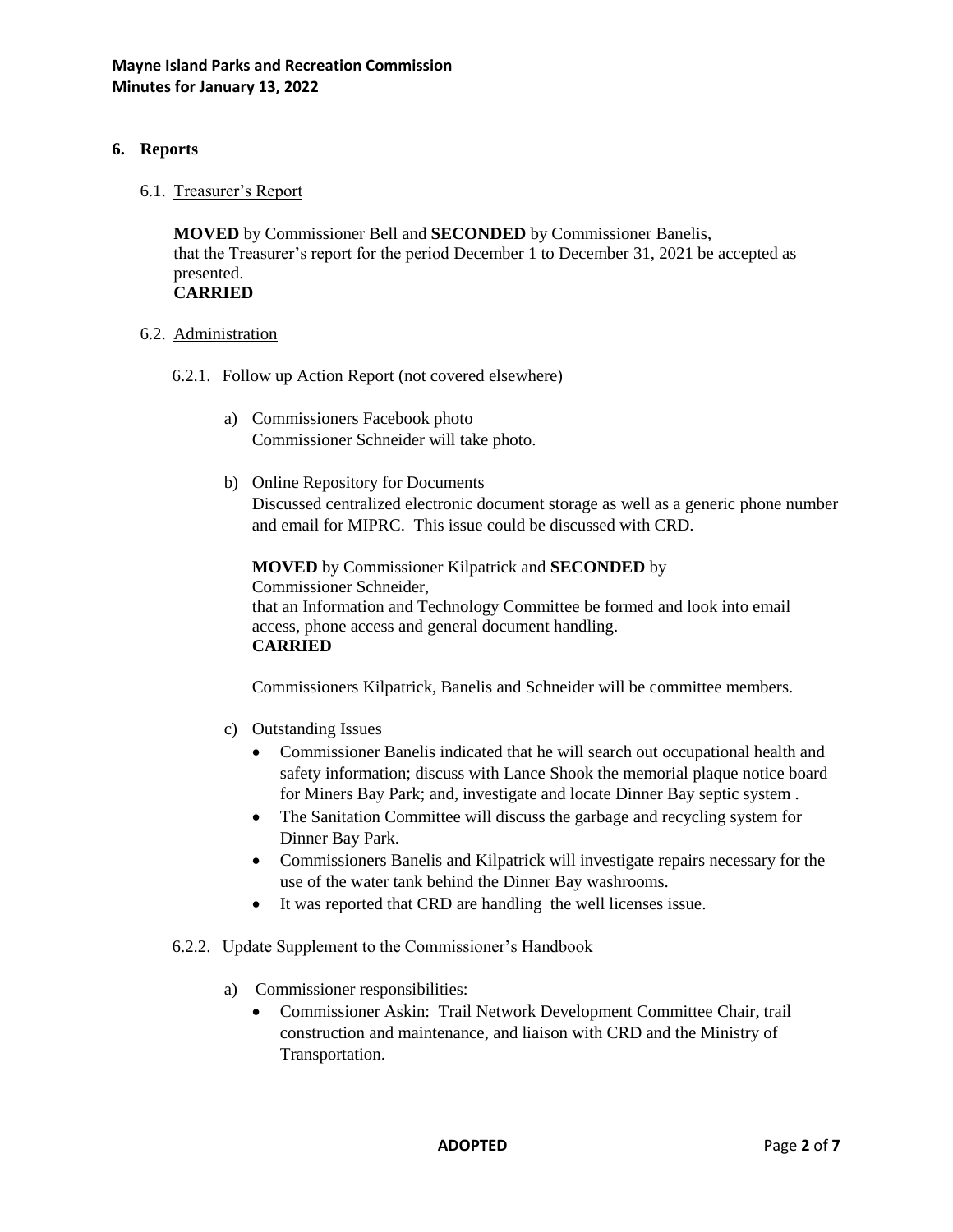# **Mayne Island Parks and Recreation Commission Minutes for January 13, 2022**

- Commissioner Euper Commercial/Non-Commercial Activities Committee, Sanitation Committee, Recreational Funding Committee, Land Acquisition Committee, t-shirt distribution, and business and risk issues.
- Commissioner Bell Commission Chair and Treasurer, Cotton Park and its volunteers and trails.
- Commissioner Wright Miners Bay Park, Fallow Deer Committee and Trail Development Committee.
- Commissioner Banelis Anson Road site, Dinner Bay Park and pocket parks.
- Commissioner Schneider Park bookings, marketing, Recreational Funding Committee, Information Technology Committee and Village Bay Park.
- Commissioner Kilpatrick Vice -Chair, Information Technology Committee Chair, Japanese Garden, Commercial/Non-Commercial Activities Committee and irrigation assistance.
- b) Calendar of Events Commissioner Euper will do the update and add fire extinguishers for yearly check.
- 6.2.3. Washroom floor repainting Discussed an offer of free labour for all four washrooms with MIPRC purchase of the paint required. Commissioners Wright and Banelis will coordinate.
- 6.2.4. Transportation Advisory Committee

An overview was provided of the CRD Transportation Advisory Committee and the activities towards the Integrated Transportation System project. It was reported that a referendum is expected in October.

6.2.5. Land Altering Activities

Commissioners were advised that plans for digging or land disturbance should first be discussed with Commissioner Bell.

- 6.2.6. Trail and parking lot tree assessments
	- MIPRC was reminded that assessments should be made yearly for dangerous trees near trails or parking lots.
	- Advice had been received from the arborist to perform assessments in the spring.
	- Commissioners Askin and Banelis will coordinate assessments with the contracted arborists.
	- With regards to a discussion of a two-day course for dangerous tree identification, Commissioner Bell will write to Ross Cameron to obtain liability information and copy Commissioner Banelis.
- 6.2.7. Recreational/park activity suggestions
	- Volleyball net will stay up through the spring, summer and early fall.
	- Community input will be sought to provide Sunday afternoon group activities utilizing current equipment.
	- A monthly group photo walk is being considered.
	- Activities will be advertised on Facebook pages and posters.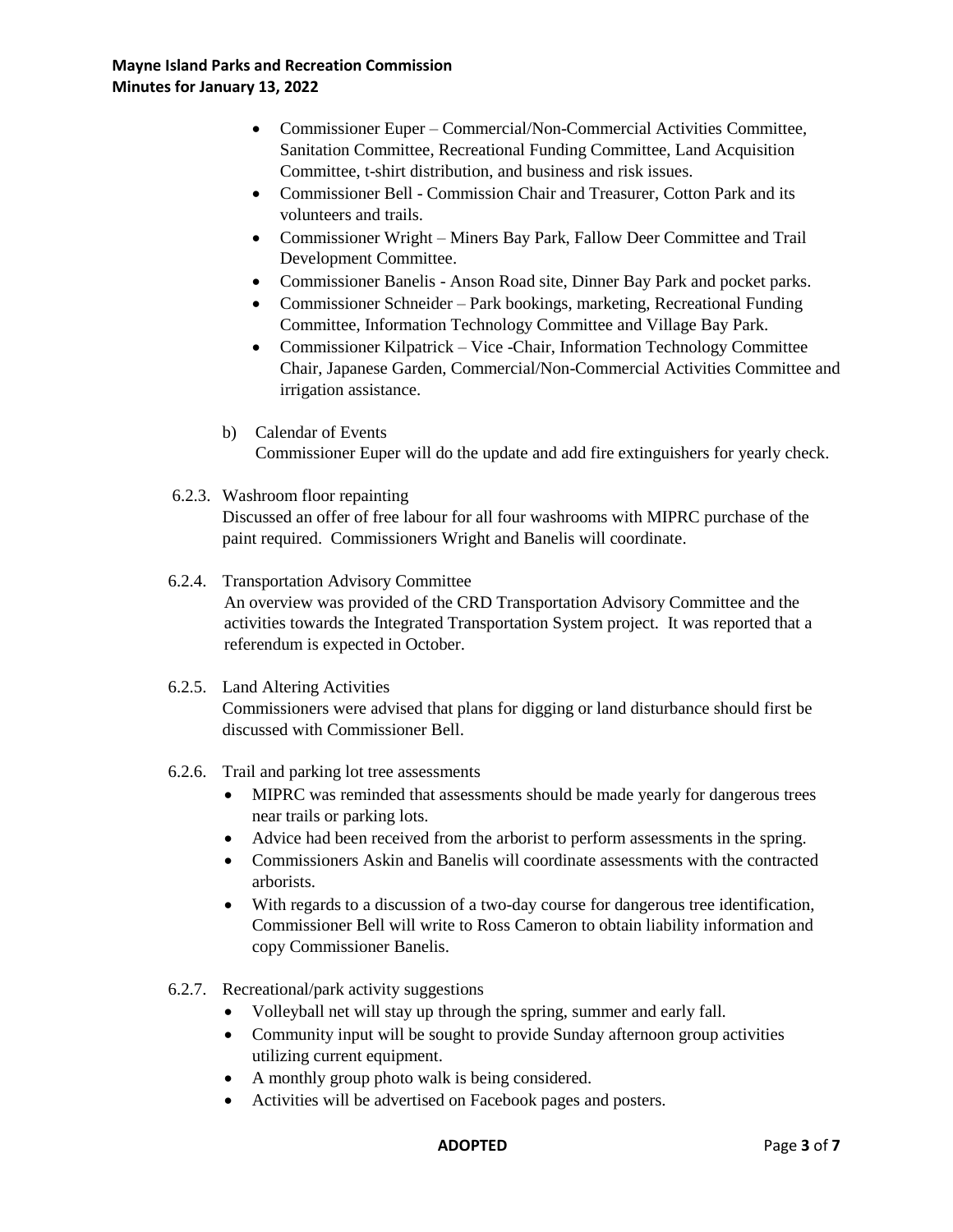- Commissioner Bell will investigate any liability concerns associated with hosting group activities.
- 6.2.8. Commissioner Retreat It was agreed to hold the event in June.

# 6.3. Committees

6.3.1. Land Acquisition

Commission members agreed to meet at 2:00 pm on the date of the next scheduled MIPRC meeting to discuss prioritization of various land categories.

### 6.4. Parks

- 6.4.1. Miners Bay
	- Draining the water system for prolonged freeze was discussed with Lance Shook.
	- UV light replacement will be discussed with Lance Shook.
	- Window replacement is still to be received.
	- Commissioner Bell will enquire with CRD whether tractor mower maintenance can be done by commissioners.
	- Adachi Pavilion key was not working.

#### 6.4.2. Dinner Bay

It was reported that:

- There is an increase in garbage in the park;
- The frozen pump is operational; and
- The men's bathroom is closed and the women's is open for unisex use.
- a) Formation of Fitness Track Committee

**MOVED** by Commissioner Bell and **SECONDED** by Commissioner Askin, that a Fitness Track Committee be formed and plan the fitness track at Dinner Bay Park.

# **CARRIED**

Members are Commissioners Kilpatrick (Chair), Banelis and Schneider.

- b) Lions building licence Commissioner Bell is waiting to hear about insurance.
- c) Adachi oven This is on Commissioner Banelis' list.
- 6.4.3. Japanese Memorial Garden
	- A special commemoration will occur for the  $20<sup>th</sup>$  anniversary.
	- The garden volunteers would like to do some events this year.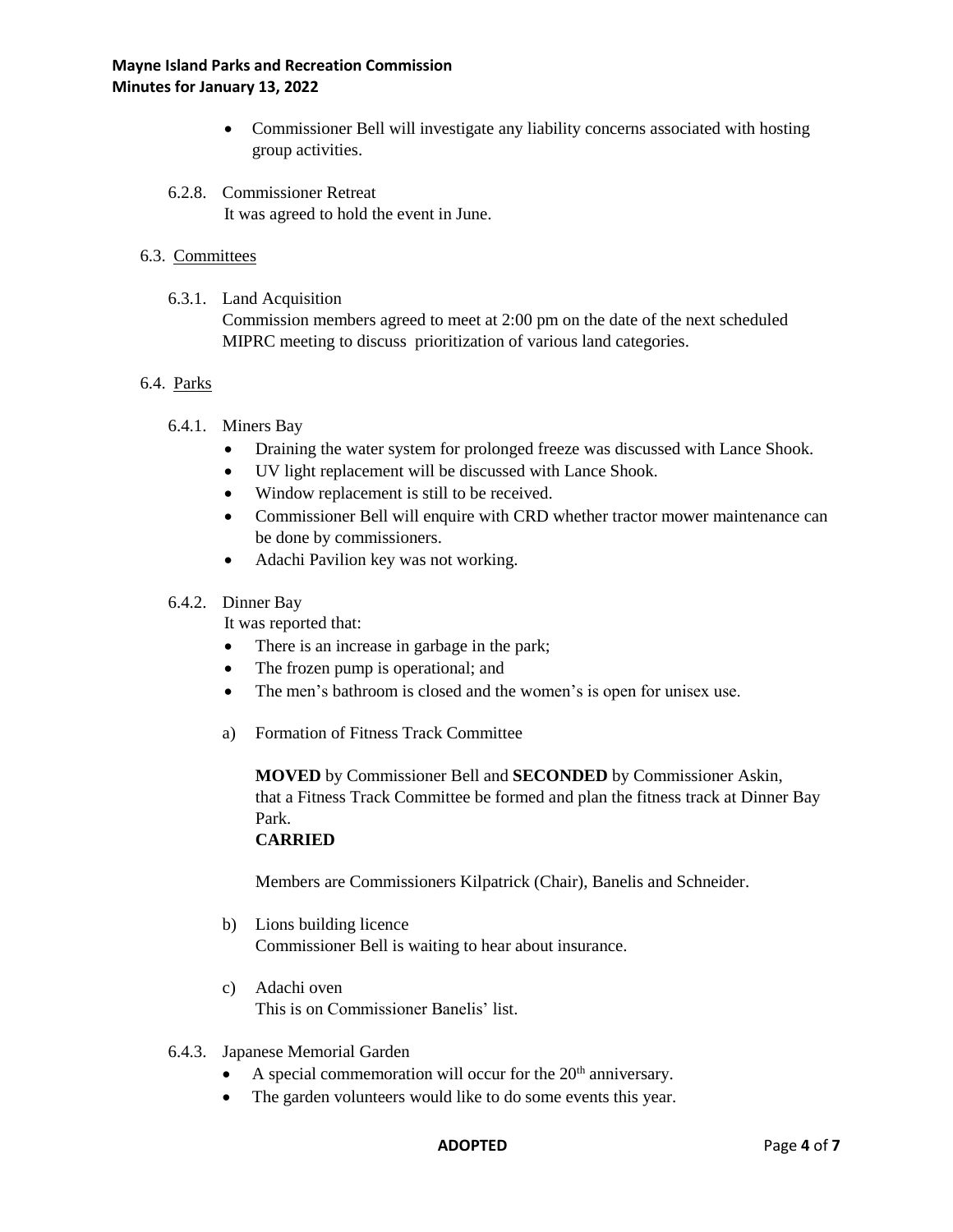- The Quilt show may be on Saturday, July  $23^{\text{rd}}$ .
- A show of art specific to the Japanese Garden may be scheduled for Sunday, July 24<sup>th</sup>.
- Bridges will be resurfaced starting in June.
- All gas powered equipment will be replaced with electric equipment.
- Holiday donations were \$2911 with total of \$3679 for month of December.

# 6.4.4. Cotton Park

A fallen tree was removed from the parking lot.

6.4.5. Emma and Felix Jack Park

Request for zoning change by a resident was discussed.

#### It was **MOVED** and **SECONDED**,

that the letter presented January 13, 2022 will be sent via email this coming week to the Local Trust Committee in relation to a rezoning request for Emma and Felix Jack Park. **CARRIED**

It was agreed that as many commissioners as possible will attend an informal meeting with Johnny Aitken to discuss and gather information on the zoning change request.

- 6.4.6. Anson Road/Pocket parks
	- a) Advice re: removing embedded signs
		- The signs have been trimmed back and are now less noticeable.
		- It was reported that Rob Underhill had advised that leaving the signs as is won't affect tree health.
	- b) Remediation work at Anson Road No site work has been completed.
	- c) Charter Road and Club Crescent assessments
		- The quote for tree removal will be decided at the next meeting.
		- Creating awareness and engaging the public in the naming of three pocket parks was discussed. It was suggested they be referred to as neighbourhood parks.

# 6.4.7. Beechwood Drive

Commissioner Kilpatrick commented that his understanding is that this park is not of interest to the pickleball group.

- 6.4.8. Trail Network Development Report received for information.
	- a) Conconi Reef slope failure/agreements with Mount Parke Improvement District and BC Hydro/ trail closure
		- It was reported that a tri-party agreement would be necessary for the proposed trail on the panhandle going from Navy Channel Road to Marine Drive.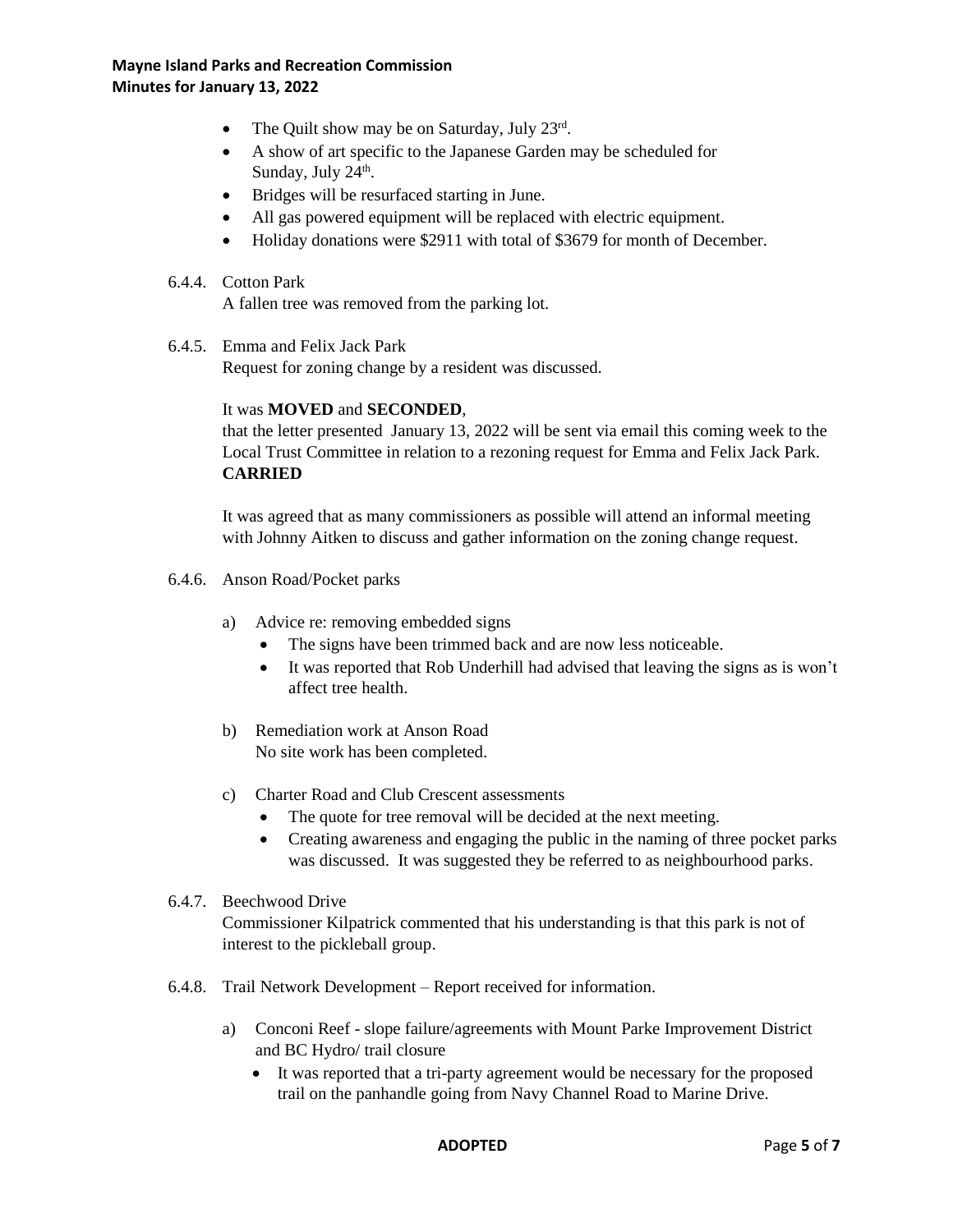- The trail closure still stands until there is a geotechnical assessment of the Viewpoint Trail.
- b) Refined estimate for access road repair at Henderson Park and Motion This item was tabled for the next meeting.

# **7. Correspondence/Meetings**

- 7.1. Email correspondence with CRD regarding extending contract with Lauren Edwards, recording secretary for one year.
- 7.2. Email correspondence with CRD regarding reporting on upcoming Land Altering Works.
- 7.3. Email correspondence with Islands Trust and telephone conference on January 7, 2022 regarding LUB/OCP minor amendments project.
- 7.4. Email correspondence and update on CRD integrated transportation function.
- 7.5. Email correspondence with CRD and VIHA concerning MIPRC public meeting eligibility and requirements for January 13, 2022.
- 7.6. Draft submission from CRD for DFO review of boat ramp tenure renewal and request for comments. Email correspondence with AMIB regarding maintenance activities.
- **8. New Business -** None
- **9. Motion to Close the Meeting in accordance with Community Charter Part 4, Division 3, Section 90(1)(a) and that recorder and staff attend the meeting. -** None
- **10. Rise and Report** (If any) None

# **11. Meeting Adjournment**

**MOVED** by Commissioner Banelis and **SECONDED** by Commissioner Askin, That the Mayne Island Parks and Recreation Commission meeting be adjourned. **CARRIED**

The meeting adjourned at 5:18 pm

**\_\_\_\_\_\_\_\_\_\_\_\_\_\_\_\_\_\_\_\_\_\_\_\_\_\_\_\_\_\_\_\_\_\_\_\_**

Original signed by February 10, 2022

**Debra Bell, Chair DATE**

Original signed by

**Lauren Edwards, Recorder**

\_\_\_\_\_\_\_\_\_\_\_\_\_\_\_\_\_\_\_\_\_\_\_\_\_\_\_\_\_\_\_\_\_\_\_ \_\_\_\_\_\_\_\_\_\_\_\_\_\_\_\_\_\_\_\_\_\_\_\_\_\_\_\_\_\_\_\_\_\_\_\_